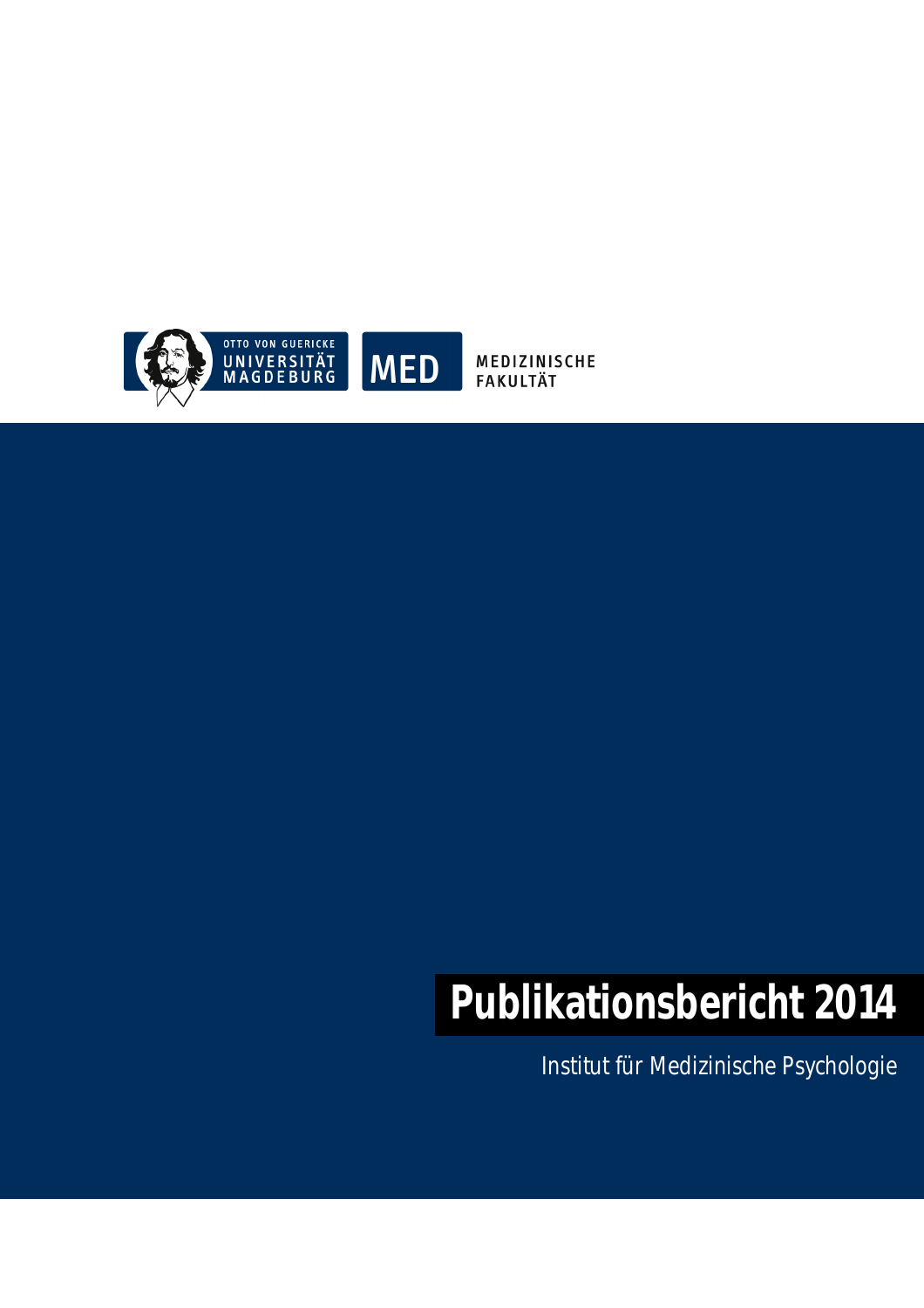# INSTITUT FÜR MEDIZINISCHE PSYCHOLOGIE

Leipziger Straße 44, 39120 Magdeburg Tel. +49 (0)391 67 21800, Fax +49 (0)391 67 21 803 imp@med.ovgu.de

# **1. Leitung**

Prof. Dr. med. habil. B.A. Sabel, Ph.D. (geschäftsführender Leiter)

# **2. Veröffentlichungen**

# *Begutachtete Zeitschriftenaufsätze*

#### **Bola, Michal; Gall, Carolin; Moewes, Christian; Fedorov, Anton; Hinrichs, Hermann; Sabel, Bernhard A.**

Brain functional connectivity network breakdown and restoration in blindness In: Neurology. - Hagerstown, Md: Lippincott Williams & Wilkins, Bd. 83.2014, 6, S. 542-551; [Imp.fact.: 8,303]

#### **Bola, Michał Gall, Carolin; Moewes, Christian; Fedorov, Anton; Sabel, Bernhard**

Transorbital alternating current stimulation strengthens oscillatory activity and functional connectivity in patients with visual system damage - a resting-state EEG study In: Clinical neurophysiology. - Amsterdam [u.a.]: Elsevier Science; Vol. 124.2014, 10, S. e124-e125; [Imp.fact.: 2,979]

# **Henrich-Noack, Petra**

Please keep calm - investigating hippocampal function without stress In: Frontiers in behavioral neuroscience. - Lausanne: Frontiers Research Foundation; Bd. 8.2014, Art.-Nr. 356, insges. 2 S.; [Imp.fact.: 4,160]

# **Sabel, Bernhard A.; Gudlin, Julia**

Vision restoration training for glaucoma - a randomized clinical trial In: JAMA ophthalmology. - Chicago, Ill: American Medical Association, Bd. 132.2014; [Imp.fact.: 3,826]

# **Sergeeva, Elena G.; Henrich-Noack, Petra; Bola, Michał Sabel, Bernhard A.**

Brain-state-dependent non-invasive brain stimulation and functional priming - a hypothesis In: Frontiers in human neuroscience. - Lausanne: Frontiers Research Foundation; Bd. 8.2014, Art.-Nr. 899, insges. 2 S.; [Imp.fact.: 2,895]

**Voigt, Nadine; Henrich-Noack, Petra; Kockentiedt, Sarah; Hintz, Werner; Tomas, Jürgen; Sabel, Bernhard A.** Surfactants, not size or zeta-potential influence bloodbrain barrier passage of polymeric nanoparticles In: European journal of pharmaceutics and biopharmaceutics. - New York, NY [u.a.]: Elsevier, Bd. 87.2014, 1, S. 19-29; [Imp.fact.: 3,826]

# **Voigt, Nadine; Henrich-Noack, Petra; Kockentiedt, Sarah; Hintz, Werner; Tomas, Jürgen; Sabel, Bernhard A.**

Toxicity of polymeric nanoparticles in vivo and in vitro In: Journal of nanoparticle research. - Dordrecht [u.a.]: Springer Science + Business Media B.V; Bd. 16.2014, Art. 2379,